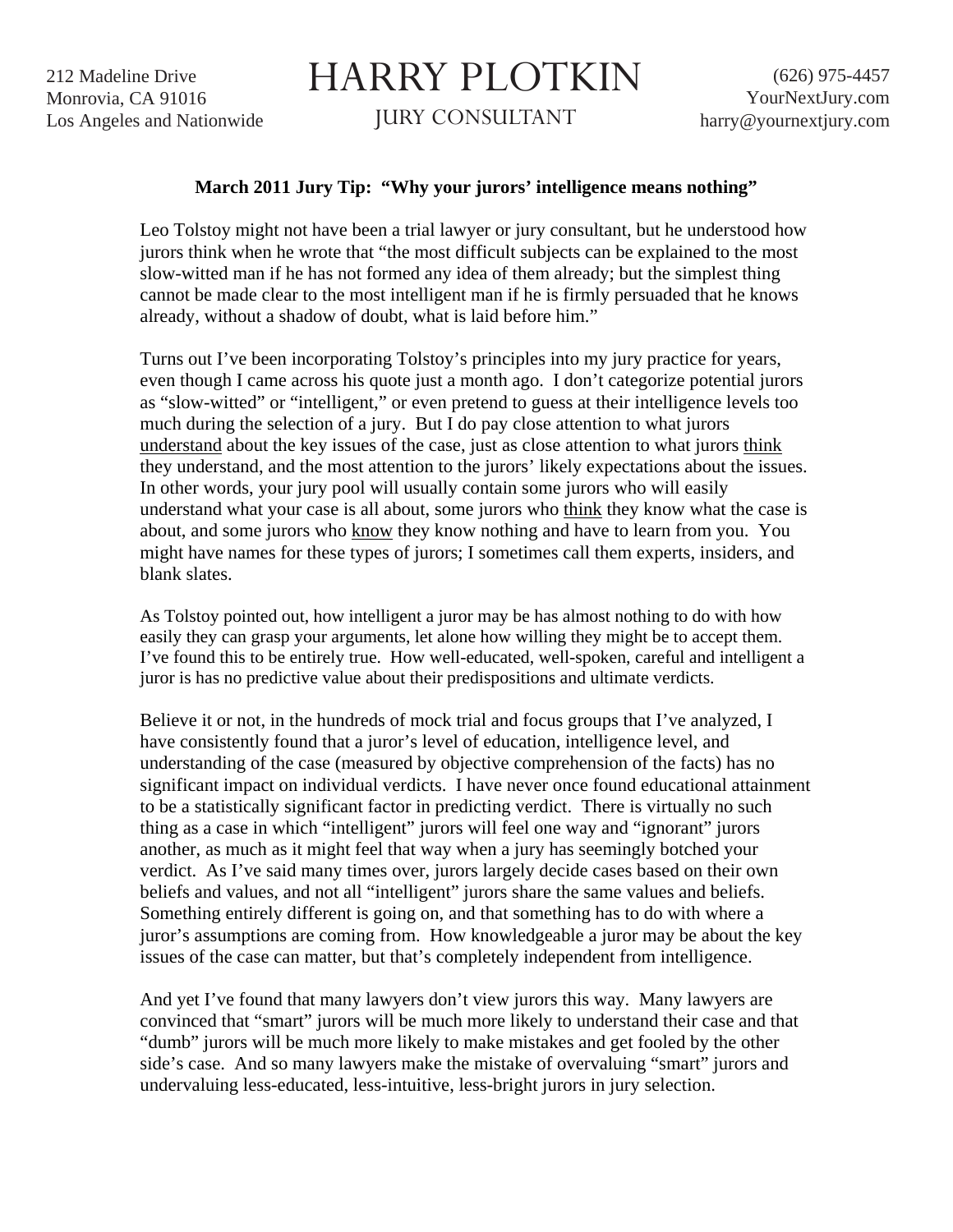The know-how in your jurors' brains that actually matters involves what they know about the key issues of your case and what they've been exposed to in their work and personal histories. The jurors that I call "experts" really do have an accurate, advanced understanding of your core issues—engineers in product design lawsuits, HR managers in employment trials, or commercial real estate agents or appraisers in eminent domain cases. Expert jurors are obviously wonderful to keep if you need your jurors to understand complex concepts that aren't clear or intuitive, but it's incredibly important for you to know what they know, in case they disagree with your experts.

The big differences are among the jurors I call "insiders" and "blank slates." Your insiders are those jurors who have been exposed to the issues or industries involved in the case; expert or not, insiders are know-it-alls who think they know how everything works. Jurors who have worked for corporations believe they know exactly how the business world works, just as mortgage brokers know how the home selling and buying process works. Whatever your case involves, anyone who knows how that environment "really works" is an insider juror, and they'll apply their definitions of right and wrong based on what they've seen to your case.

On the other hand, your jurors who have little to no experience or understanding with the issues or industries involved in your case are "blank slates." You'll usually have a fair number of college students, young wide-eyed jurors who have only worked in entry-level jobs, homemakers, or even blue-collar jurors who have never signed a contract, never seen the inner workings of a corporation, never had to do due diligence, and even who have never driven a car. That doesn't make them bad jurors; a juror can only be "bad" for one side, not both. "Blank slates" might be "slow-witted" at times, but they don't come in with preconceived notions, other than their own "common sense." Blank slates are naturally less jaded and cynical than insiders, and they'll usually apply their own higher standard of "right and wrong" to the case than any insider would.

How much a juror "knows" about the issues your case involves is an important factor in shaping how receptive they may be to your case, so use it as a criteria in jury selection. Who would find the allegations more believable and appalling—an insider, or someone who knows nothing about the business world or the health care system or whatever environment your case involves? Think about what standards you would like your jurors to apply—their own personal definitions of fair and unfair, right and wrong, and common sense, or the insular rules and expectations within the industry?

Just as important is the issue of how best to explain and argue your case to your jury, because the reality is that no juror is truly open-minded. You simply cannot expect an expert or insider juror to be open-minded, because they truly are know-it-alls when it comes to the facts of your case. Just like a judge trying a bench trial, it's difficult for someone who has seen many similar situations to avoid assuming that the case before them is just like the rest. And these jurors will instinctively impose their own ideas, expectations, and values onto your case.